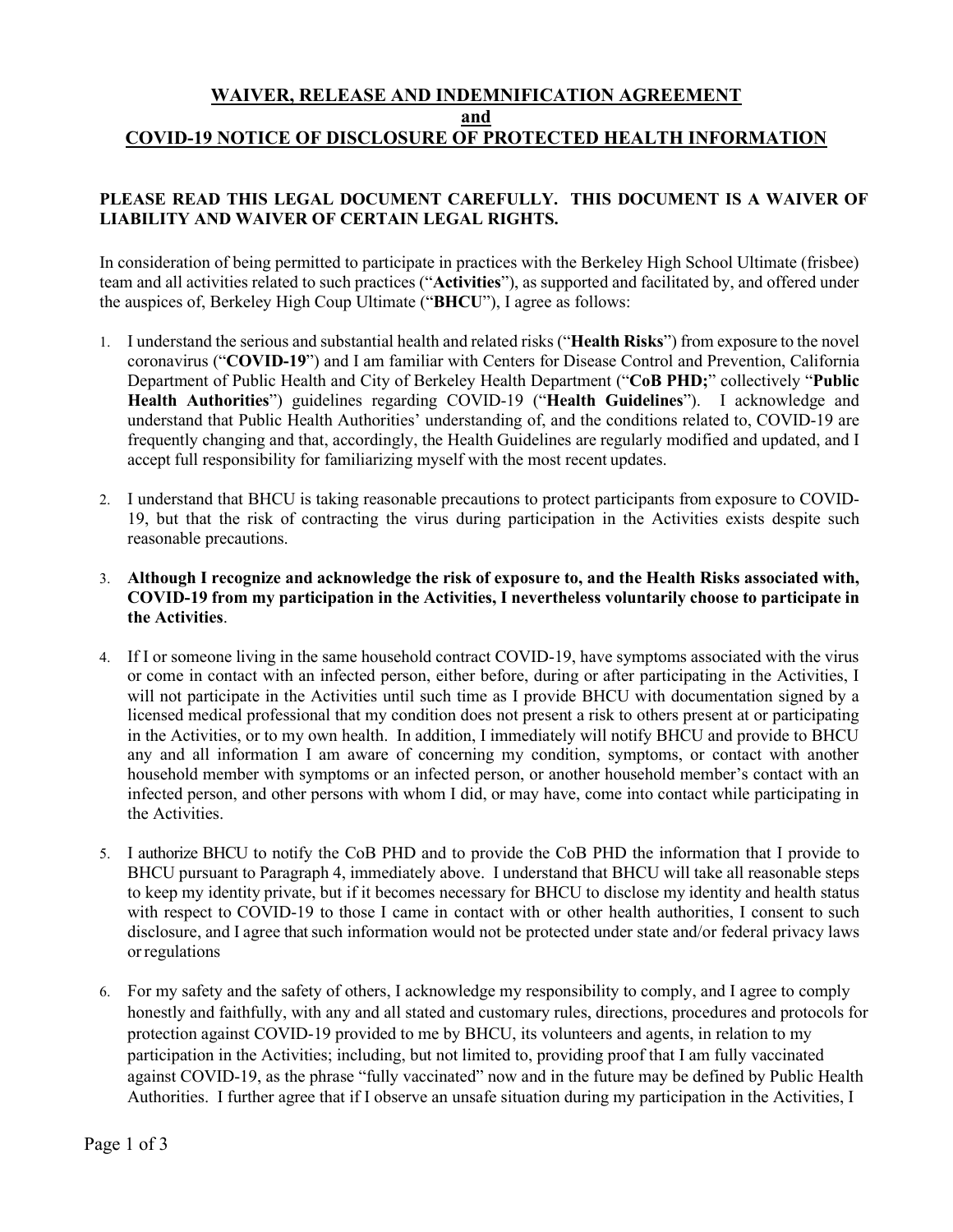promptly will report my observations to the nearest adult associated with the Activities, and I promptly will stop participating in the Activities.

- 7. I understand and acknowledge that participation in the Activities involves **inherent risks, dangers, and hazards of exposure to, and from, COVID-19,** and that my participation in the Activities **may result in injury or illness that could cause serious and permanent disability or death**. **I expressly and voluntarily assume all risks arising from my participation in the Activities, whether or not described herein, known or unknown, inherent or otherwise.**
- 8. For myself and on behalf of my heirs, assigns, subrogors, executors or other personal representatives, and next of kin, **I hereby release and forever discharge** BHCU, its directors, officers, officials, agents, as well as volunteers and other participants in the Activities (each a "**Released Party**") from any and all **liability, claims, causes of action, damages, costs, and expenses ("Claims")** including, but not limited to**,** personal injury, property damage or wrongful death arising out of my participation in the Activities, whether based in **negligence, contract, strict liability or other bases**, whether such claims are known or unknown to me at the time I sign this Waiver, and **whether caused in whole or in part by the negligent acts or omissions of a Released Party**. **I agree to waive my right to bring any and all such Claims against any Released Party**, and to **defend, indemnify and hold harmless a Released Party** from and against any Claims **arising out of or relating to my participation in the Activities**. This waiver and release shall be governed in accordance with the laws of California, and any dispute in relation hereto will be subject to the exclusive jurisdiction and venue of the courts of California sitting in the County of Alameda.
- 9. **I hereby expressly waive and relinquish any and all rights** and benefits to which I may be **afforded by Section 1542 of the California Civil Code** which provides as follows:

"A general release does not extend to claims that the creditor or releasing party does not know orsuspect to exist in his or her favor at the time of executing the release, and that if known by him or her, would have materially affected his or her settlement with the debtor or released party."

I CERTIFY THAT I AM OF LEGAL AGE AND HAVE THE RIGHT TO CONTRACT IN MY OWN NAME, AND I HAVE READ, UNDERSTAND AND AGREE TO THE TERMS OF THE ABOVE WAIVER, RELEASE AND INDEMNIFICATION AGREEMENT. I ACKNOWELDGE THAT I HAVE VOLUNTARILY SIGNED THIS DOCUMENT AND THAT MY SIGNING CONSTITUTES A RELEASE OF VALUABLE RIGHTS, AND THAT I HAVE THE RIGHT TO RECEIVE A COPY OF THIS FORM.

 $\_$  , and the contribution of the contribution of  $\mathcal{L}_\mathcal{A}$  , and the contribution of  $\mathcal{L}_\mathcal{A}$ 

Signature of Participant Date

Printed Name of Participant

<sup>[</sup>The signature block above to be executed by participants 18 and older; the signature block on the next page to be executed by parents/guardians for participants under age 18.]